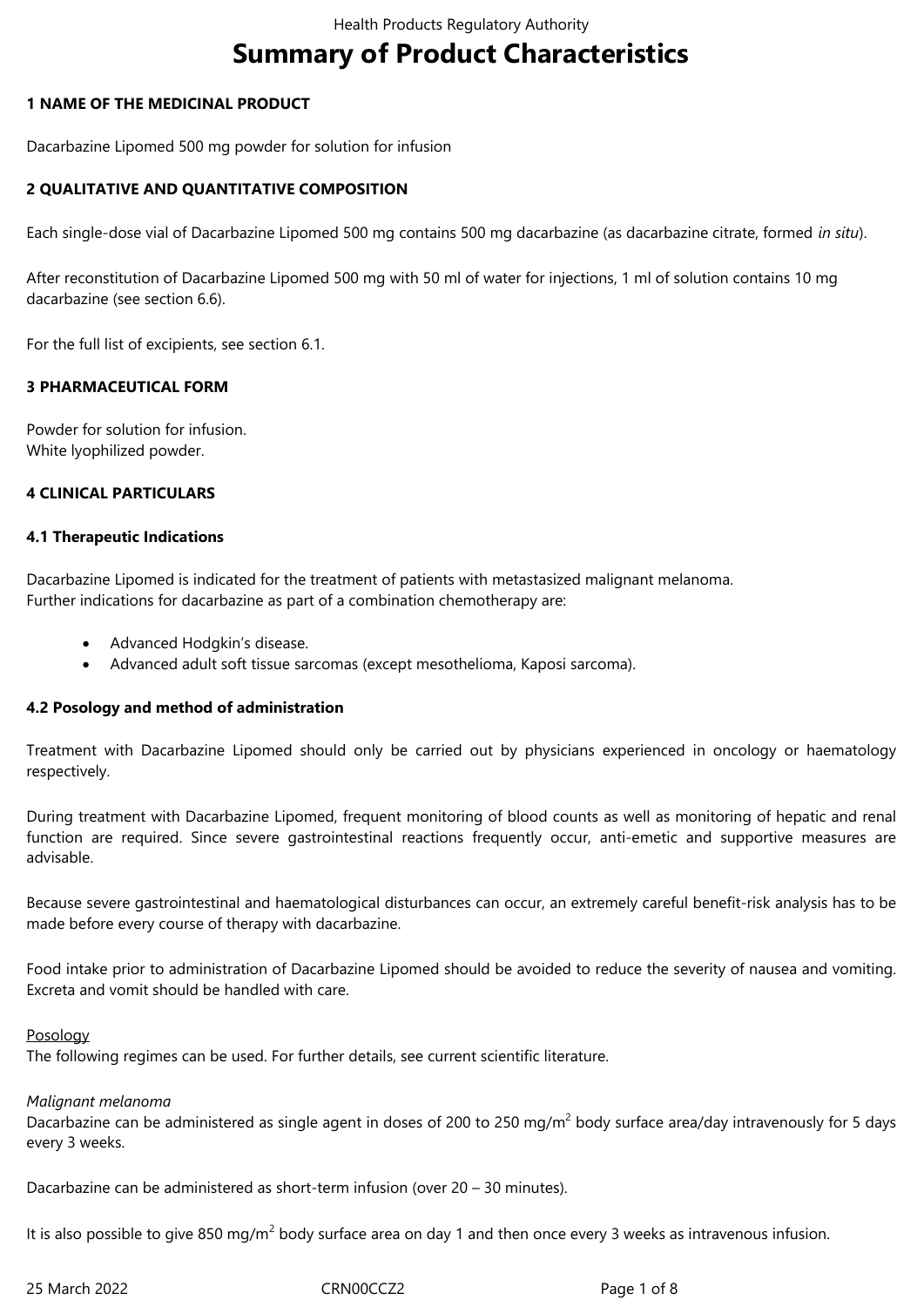#### *Hodgkin's disease*

Dacarbazine is administered in a daily dose of 375 mg/m<sup>2</sup> body surface area intravenously every 15 days in combination with doxorubicin, bleomycin and vinblastine (ABVD regimen).

#### *Soft tissue sarcoma*

For adult soft tissue sarcoma, dacarbazine is given in daily doses of 250 mg/m<sup>2</sup> body surface area intravenously (days 1 – 5) in combination with doxorubicin every 3 weeks (ADIC regimen).

#### *Duration of therapy*

The treating physician should individually decide about the duration of therapy taking into account the type and stage of the underlying disease, the combination therapy administered and the response to and adverse effects of dacarbazine.

In advanced Hodgkin's disease, a usual recommendation is to administer 6 cycles of ABVD combination therapy.

In metastasized malignant melanoma and in advanced soft tissue sarcoma, the duration of treatment depends on the efficacy and tolerability in the individual patient.

#### *Special patient populations*

Patients with kidney/liver insufficiency:

If there is mild to moderate renal or hepatic insufficiency alone, a dose reduction is not usually required. In patients with combined renal and hepatic impairment, elimination of dacarbazine is prolonged. However, no validated recommendations on dose reductions can be given currently.

#### Elderly patients:

As limited experience in elderly patients is available, no special instructions for the use in elderly patients can be given.

Paediatric population:

The safety and efficacy of Dacarbazine Lipomed in children and adolescents have not yet been established.

# Method of administration

Dacarbazine is sensitive to light exposure. All reconstituted solutions should be suitably protected from light also during administration (light-resistant infusion set).

Care should be taken during administration to avoid paravenous application since this could cause local pain and tissue damage.

If paravenous application occurs, the administration should be discontinued immediately and any remaining portion of the dose should be introduced into another vein.

#### *Rate of infusion*

Doses ranging from 200 to 850 mg/m<sup>2</sup> body surface area should be administered as an intravenous infusion over 20 -30 minutes.

It is recommended to test the patency of the vein first with 5 – 10 ml of isotonic sodium chloride solution or 5% glucose solution5%. The same solutions should be used after infusion to flush any remaining drug from the infusion tubing.

For instructions on reconstitution and dilution of the medicinal product before administration, see section 6.6. Reconstituted solutions are clear and pale yellow. Diluted solutions for infusion are clear and almost colourless.

# **4.3 Contraindications**

Dacarbazine Lipomed is contraindicated in the following cases:

- Hypersensitivity to the active substance dacarbazine or to any of the excipients listed in section 6.1,
- Pregnant or breastfeeding women,
- Leukopenia and/or thrombocytopenia,
- Severe liver or kidney disease,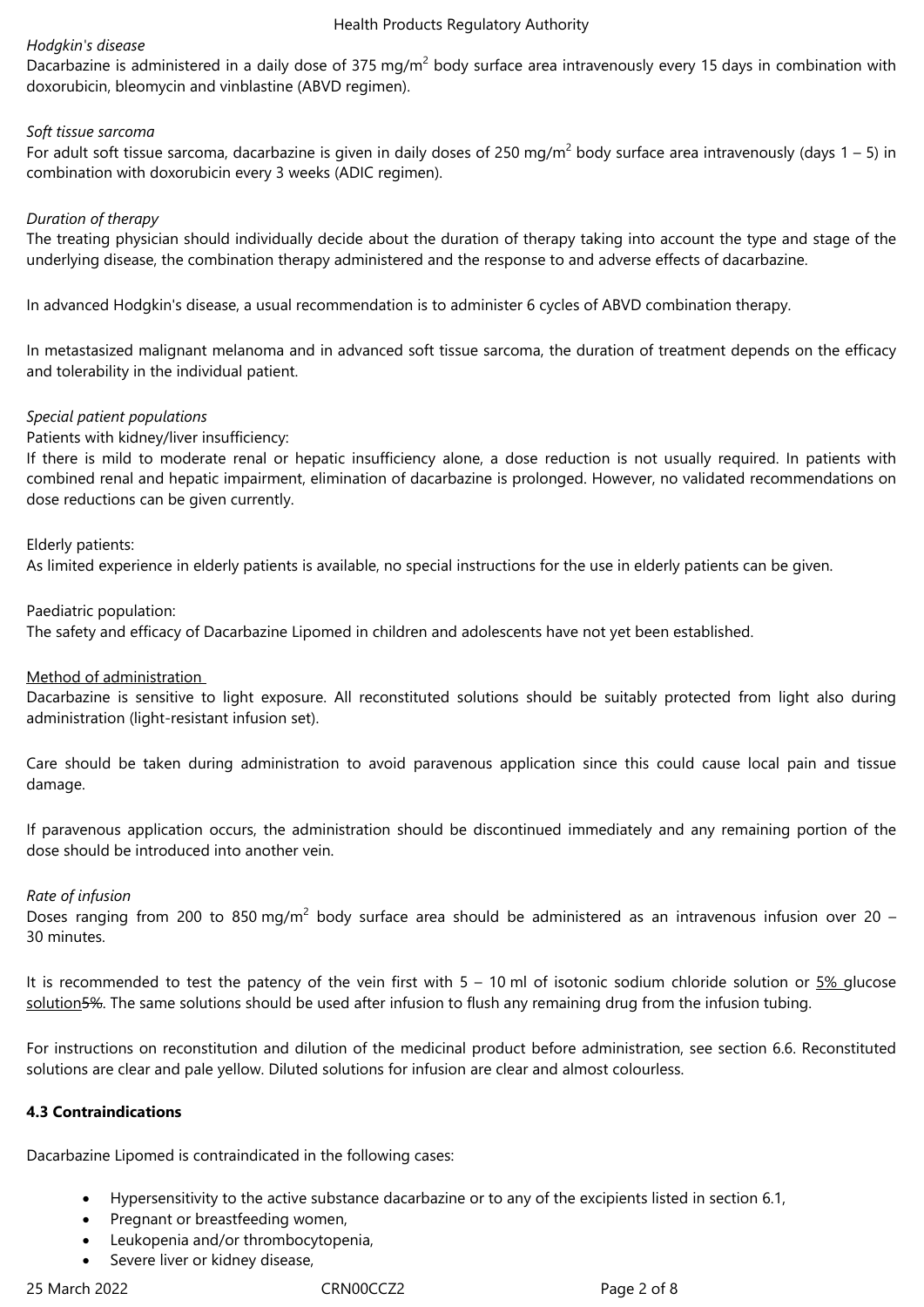In combination with yellow fever vaccine (see section 4.5).

# **4.4 Special warnings and precautions for use**

It is recommended that dacarbazine should only be administered under the supervision of a physician specialised in oncology, having the facilities for the necessary regular monitoring of clinical, biochemical and haematological effects during and after therapy.

If symptoms of liver or kidney functional disorder or symptoms of a hypersensitivity reaction are observed, immediate cessation of therapy is required.

If veno-occlusive disease of the liver occurs, further therapy with dacarbazine is contra-indicated.

Note: The responsible physician should be aware of a rarely observed severe complication during therapy resulting from liver necrosis due to occlusion of intrahepatic veins. Therefore regular monitoring of liver size, function and blood counts (especially eosinophils) is particularly important. In single cases of suspected veno-occlusive disease, therapy with high-dose corticosteroids (for example hydrocortisone 300 mg/day) with or without fibrinolytic agents like heparin or tissue plasminogen activator was successful (see section 4.8).

Long-term therapy can cause cumulative bone marrow toxicity. The possible bone marrow depression requires careful monitoring of red and white blood cells and of platelets. Haematopoetic toxicity may warrant temporary suspension or cessation of therapy.

Paravenous injection may result in tissue damage and severe pain.

Concomitant use with phenytoin should be avoided because reduced absorption of phenytoin from the gastrointestinal tract may predispose the patient to convulsions(see section 4.5).

Furthermore, dacarbazine is a moderate immunosuppressive agent. Administration of live vaccines (live-attenuated) in patients immunocompromised by chemotherapeutic agents such as dacarbazine may result in serious and potentially fatal infections. Vaccination with a live vaccine should be avoided in patients receiving dacarbazine. It is generally advised to use live vaccines with caution after stopping chemotherapy and to take the patient's immune status into account, depending also on the disease and other therapies. Inactivated vaccines may be used where they exist.

Concomitant use of fotemustine can cause acute pulmonary toxicity (Adult Respiratory Distress Syndrome) with potentially fatal outcome. Fotemustine and dacarbazine should not be used concomitantly.

Hepatotoxic drugs and alcohol are contraindicated during chemotherapy.

# Contraceptive measures:

Men are advised to take contraceptive measures during and for 6 months after cessation of therapy (see section 4.6).

# *Paediatric population:*

Dacarbazine is not recommended for use in children and adolescents until further data become available.

For precaution on handling, please see section 6.6.

# **4.5 Interaction with other medicinal products and other forms of interactions**

Concomitant use of yellow fever vaccine is contraindicated because of the risk of fatal systemic disease (see section 4.3).

Due to the increase of thrombotic risk in case of tumoral diseases, the use of anticoagulative treatment is frequent. The high intra-individual variability of the coagulability during diseases and the eventuality of interaction between oral anticoagulants and anticancer chemotherapy require, if it is decided to treat the patient with oral anticoagulants, to increase the frequency of the INR monitoring.

Concomitant use of phenytoin may cause reduced absorption of phenytoin from the gastrointestinal tract and may predispose the patient to convulsions (see section 4.4).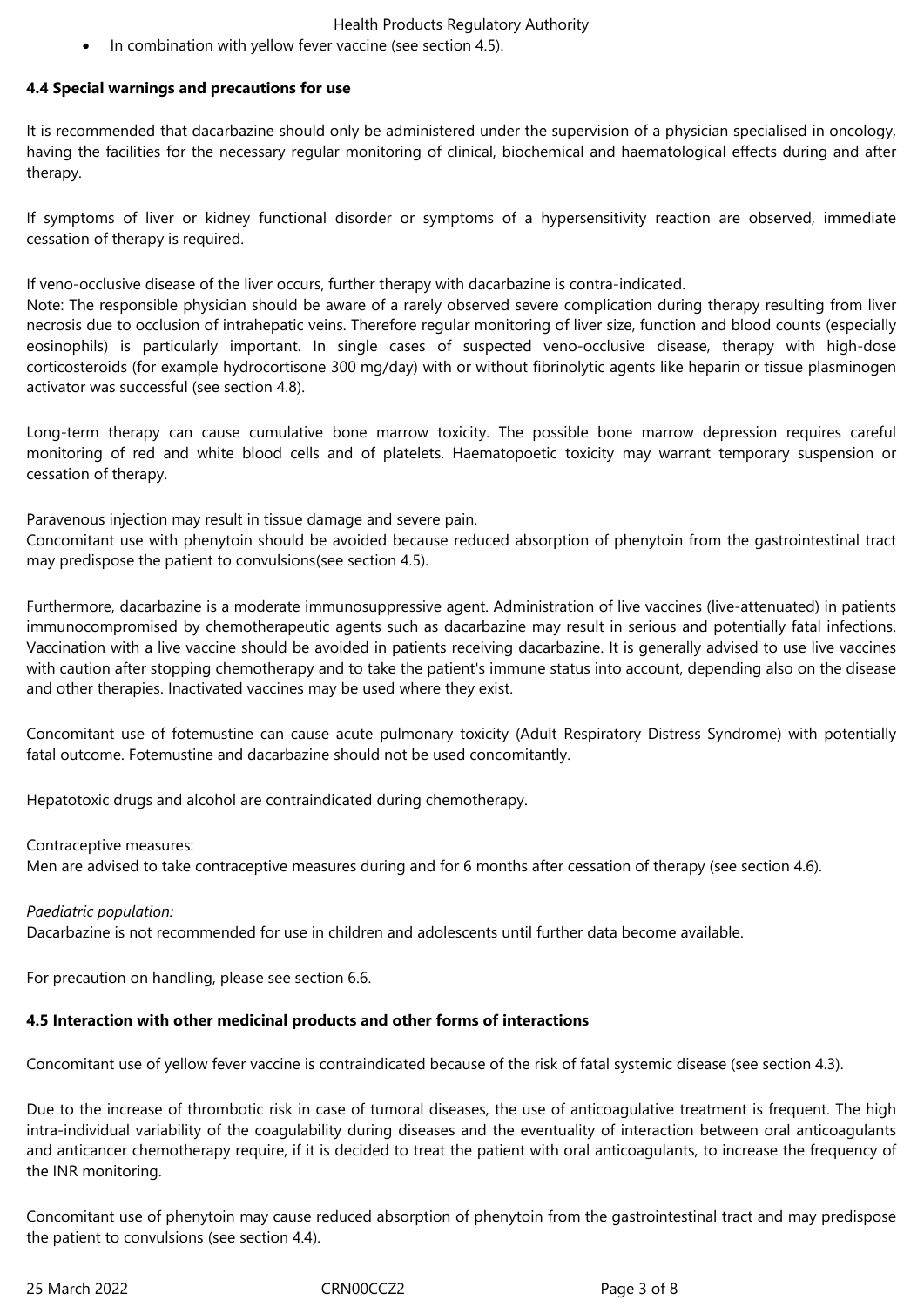Immunisation with live vaccines should be avoided during therapy with dacarbazine due to the risk of serious and potentially fatal infections. It is advised to use live vaccines with caution after stopping chemotherapy and vaccinate not sooner than 3 months after the last dose of chemotherapy. It is recommended to use an inactivated vaccine if available (see also section 4.4).

Concomitant use of cyclosporin (and by extrapolation tacrolimus) should be carefully considered since use of these agents causes excessive immunosuppression with the risk of lymphoproliferation.

Concomitant use of fotemustine can cause acute pulomnary toxicity (Adult Respiratory Distress Syndrome). Fotemustine and dacarbazine should not be used concomitantly. Dacarbazine should be administered over one week after fotemustine administration.

Myelotoxic interactions with other treatment modalities having adverse effects on the bone marrow (particularly cytostatic agents, irradiation) are possible.

Studies to investigate potential phenotypic metabolism have not been undertaken. However, hydroxylation of the parent compound to metabolites with anti-tumour activity has been identified.

Dacarbazine is metabolised by cytochrome P450 (CYP1A1, CYP1A2, and CYP2E1). This has to be taken into account if other drugs are co-administered which are metabolised by the same hepatic enzymes.

Dacarbazine can enhance the effects of methoxypsoralen because of photosensitization.

# **4.6 Fertility, pregnancy and lactation**

# Pregnancy and breast-feeding:

Dacarbazine has been shown to be mutagenic, teratogenic and carcinogenic in animals. It must be assumed that an increased risk for teratogenic effects exists in humans. For this reason, dacarbazine is contraindicated during pregnancy and while breast-feeding (see also sections 4.3 and 4.4). It is not known if dacarbazine crosses the placenta or distributes into milk.

Women of child bearing potential:

Women of child bearing age must use effective methods of contraception.

Contraceptive measures for men: Men are advised to take contraceptive measures during and for 6 months after cessation of therapy.

# **4.7 Effects on ability to drive and use machines**

Dacarbazine may influence the ability to drive or operate machines because of its central nervous side effects or because of nausea and vomiting.

# **4.8 Undesirable effects**

Frequencies: Very common (≥1/10) Common (≥1/100 to <1/10) Uncommon (≥1/1,000 to <1/100) Rare (≥1/10,000 to <1/1,000) Very rare (<1/10,000)

The most commonly reported adverse drug reactions are gastrointestinal disorders (anorexia, nausea and vomiting) and blood and lymphatic system disorders such as anaemia, leukopenia and thrombocytopenia. The latter are dose-dependent and delayed, with the nadirs often only occurring after 3 to 4 weeks.

| System Organ<br>Class | <b>Frequencies</b>  |                |                           |  |
|-----------------------|---------------------|----------------|---------------------------|--|
|                       | Common              | Uncommon       | Rare                      |  |
|                       | $(≥1/100$ to <1/10) | $(≥1/1,000$ to | $(≥1/10,000$ to <1/1,000) |  |

25 March 2022 CRN00CCZ2 Page 4 of 8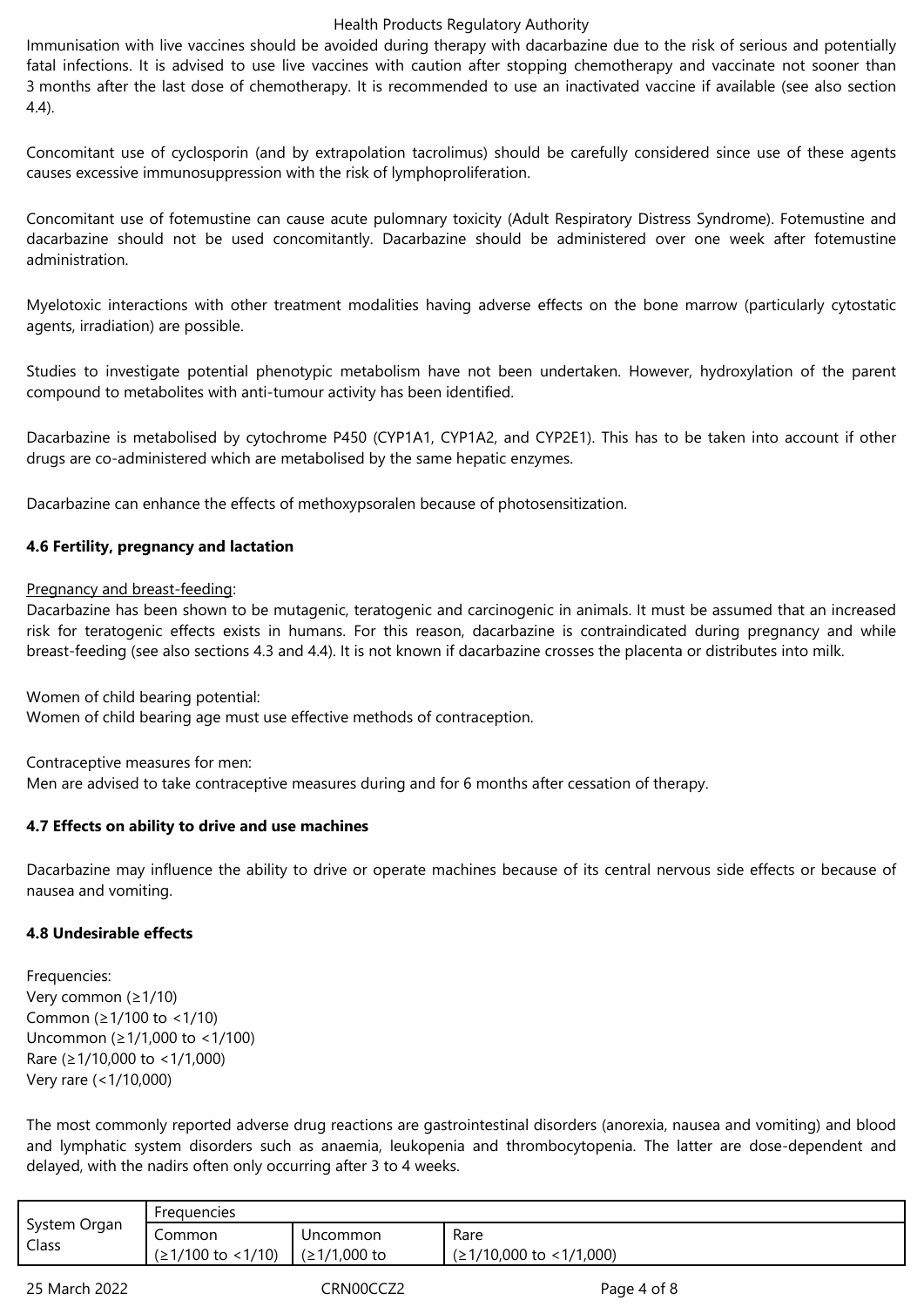|                                                               |                                                                            | <1/100                                                                 |                                                                                                                                             |
|---------------------------------------------------------------|----------------------------------------------------------------------------|------------------------------------------------------------------------|---------------------------------------------------------------------------------------------------------------------------------------------|
| Infections and<br>infestations                                |                                                                            | Infections                                                             |                                                                                                                                             |
| <b>Blood and</b><br>lymphatic<br>system<br>disorders          | Anaemia,<br>leukopenia,<br>thrombocytopenia,<br>bone marrow<br>suppression |                                                                        | Pancytopenia, agranulocytosis                                                                                                               |
| Immune system<br>disorders                                    |                                                                            |                                                                        | Anaphylactic reactions, hypersensitivity reactions                                                                                          |
| Nervous system<br>disorders                                   |                                                                            |                                                                        | Headaches, confusion, lethargy, convulsions, facial paraesthesia                                                                            |
| Eye disorders                                                 |                                                                            | <b>Blurred vision</b>                                                  | Impaired vision                                                                                                                             |
| Vascular<br>disorders                                         |                                                                            |                                                                        | Facial flushing                                                                                                                             |
| Gastrointestinal<br>disorders                                 | Anorexia, nausea,<br>vomiting                                              |                                                                        | Diarrhoea                                                                                                                                   |
| Hepatobiliary<br>disorders                                    |                                                                            | Hepatotoxicity                                                         | Hepatic necrosis due to veno-occlusive disease (VOD),<br>Budd-Chiari syndrome with potential fatal outcome                                  |
| Renal and<br>urinary<br>disorders                             |                                                                            |                                                                        | Impaired renal function with increased blood creatinine and<br>increased blood urea                                                         |
| Skin and<br>subcutaneous<br>tissue disorders                  |                                                                            | Alopecia,<br>hyperpigmentation,<br>photosensitivity,<br>transient rash | Erythema, maculopapular exanthema, urticaria                                                                                                |
| General<br>disorders and<br>administration<br>site conditions |                                                                            | Flu-like symptoms,<br>malaise                                          | Application site irritation                                                                                                                 |
| Investigations                                                |                                                                            |                                                                        | Elevation of liver enzymes, increased transaminases (AST, ALT),<br>increased alkaline phosphatase, increased lactate<br>dehydrogenase (LDH) |

Gastrointestinal disturbances such as anorexia, nausea and vomiting are common and severe. In rare cases, diarrhoea has been observed.

Changes in blood counts often observed (anaemia, leukopenia, thrombocytopenia) are dose-dependent and delayed, with the nadirs often occurring only after 3 to 4 weeks. In rare cases, pancytopenia and agranulocytosis have been described.

Flu-like symptoms with exhaustion, chills, fever and muscular pain are occasionally observed during or often only days after dacarbazine administration. These disturbances may recur with the next infusion.

Elevation of liver enzymes (e.g. alkaline phosphatase) is observed in rare cases.

Rarely liver necrosis due to occlusion of intrahepatic veins (veno-occlusive disease of the liver) has been observed after administration of dacarbazine in monotherapy or in combined chemotherapy modalities. In general the syndrome occurred during the second cycle of therapy. Symptoms included fever, eosinophilia, abdominal pain, enlarged liver, jaundice and shock which worsened rapidly over a few hours or days. As fatal outcome has been described, regular monitoring of liver size, function and blood counts (especially eosinophils) is particularly important. In single cases of suspected veno-occlusive disease, therapy with high-dose corticosteroids (for example hydrocortisone 300 mg/day) with or without fibrinolytic agents like heparin or tissue plasminogen activator was successful (see sections 4.2 and 4.4).

Application site reactions such as irritation of the vein and some of the systemic adverse reactions are thought to result from formation of photodegradation products.

Impaired renal function with increased blood levels of substances obligatorily excreted by urine is rare.

25 March 2022 CRN00CCZ2 Page 5 of 8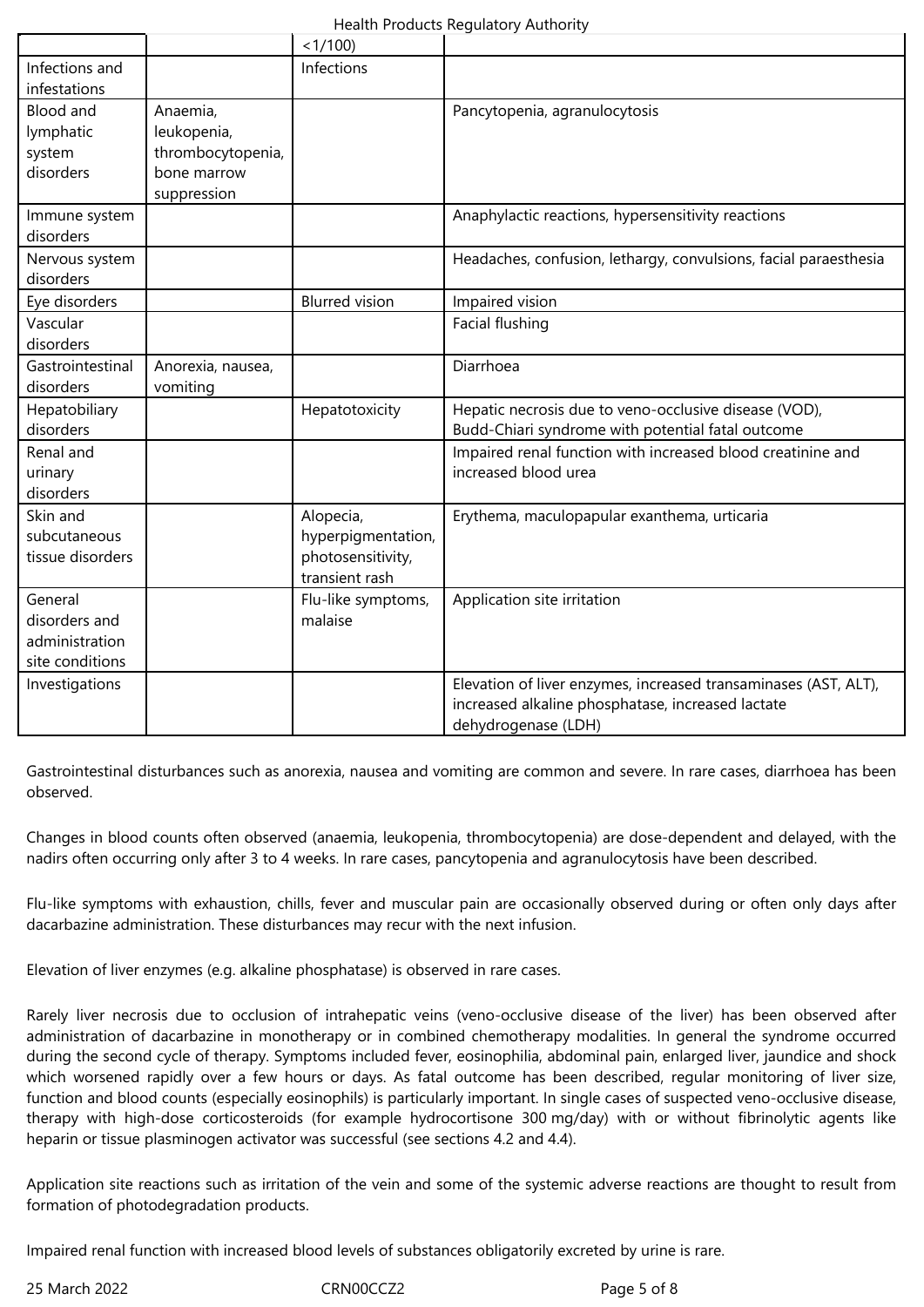Central nervous side effects such as headaches, impaired vision, confusion, lethargy and convulsions rarely may occur. Facial paraesthesia and flushing may occur shortly after administration.

Allergic reactions of the skin in the form of erythema, maculopapular exanthema or urticaria are observed rarely. Infrequently alopecia, hyperpigmentation and photosensitivity of the skin may occur. In rare cases anaphylactic reactions have been described.

Inadvertent paravenous application is expected to cause local pain and necrosis.

# Reporting of suspected adverse reactions

Reporting suspected adverse reactions after authorisation of the medicinal product is important. It allows continued monitoring of the benefit/risk balance of the medicinal product. Healthcare professionals are asked to report any suspected adverse reactions via HPRA Pharmacovigilance, Earlsfort Terrace, IRL - Dublin 2; Tel: +353 1 6764971; Fax: +353 1 6762517. Website: www.hpra.ie; E-mail: medsafety@hpra.ie.

# **4.9 Overdose**

Severe bone [marrow](http://www.hpra.ie/) toxicity and even [bone](mailto:medsafety@hpra.ie) marrow aplasia can be expected as consequences of an overdose and the onset can be delayed by up to 2 weeks. The time to occurrence of nadirs of leucocytes and thrombocytes can be 4 weeks. Even if an overdose is only suspected, long-term, careful haematologic monitoring is therefore essential.

Hypotensive episodes have been observed with high doses of dacarbazine (> 850 mg/m<sup>2</sup>). If hypotension is observed, supportive treatment is recommended, for example hydration with 500 ml of 0.9% sodium chloride solution.

Since there is no known antidote available, utmost care has to be taken at each administration to avoid an overdose.

# **5 PHARMACOLOGICAL PROPERTIES**

# **5.1 Pharmacodynamic properties**

Pharmacotherapeutic group: Alkylating agents; ATC code: L01AX04.

Dacarbazine is a cytostatic agent. The anti-neoplastic effect is due to an inhibition of cell growth which is independent of the cell cycle and due to an inhibition of DNA synthesis. An alkylating effect has also been shown and other cytostatic mechanisms may also be influenced by dacarbazine.

Dacarbazine is considered not to be effective by itself. However, by microsomal N-demethylation it is quickly converted to 5-amino-imidazole-4-carboxamide and a methyl cation, which is responsible for the alkylating effects of the drug.

# **5.2 Pharmacokinetic properties**

After intravenous administration dacarbazine is quickly distributed from the intravascular space into tissue. Plasma protein binding is 5%. Dacarbazine's kinetics in the plasma are biphasic. The initial (distribution) half-life is only 20 minutes, the terminal half-life is 0.5 to 3.5 hours.

Dacarbazine crosses the blood-brain barrier to a limited extent; concentrations in the cerebrospinal fluid are reported to be about 14% of plasma concentrations.

Dacarbazine is inactive until metabolised in the liver by cytochrome P450 to form the reactive N-demethylated species HMMTIC and MTIC. This is catalysed by CYP1A1, CYP1A2, and CYP2E1. MTIC is further metabolised to 5-aminoimidazole-4-carboxamide (AIC). Dacarbazine is metabolised mainly in the liver by hydroxylation and demethylation, approx. 20% to 50% is excreted unmodified by the kidney via renal tubular secretion.

# **5.3 Preclinical safety data**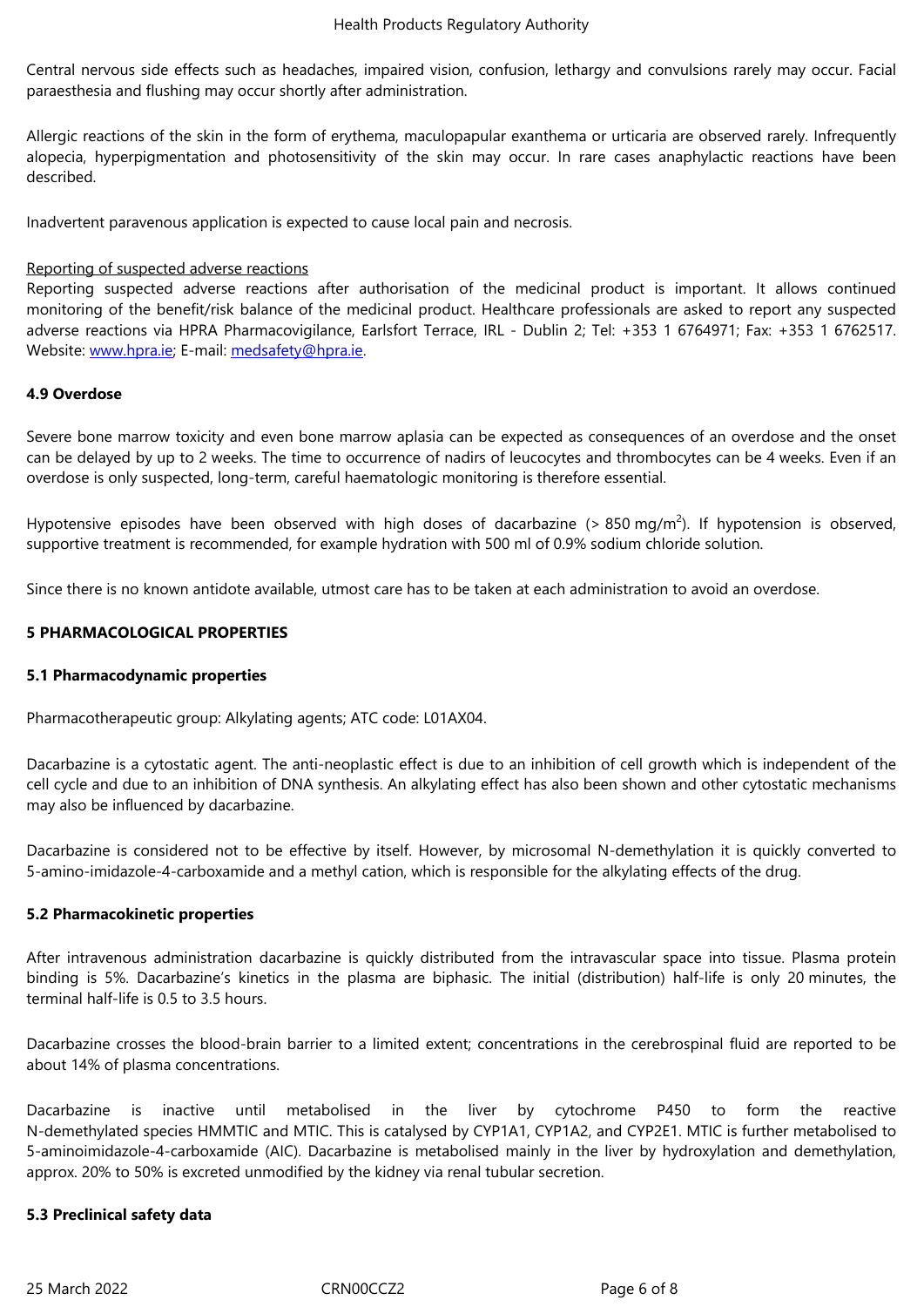Because of its pharmacological properties, dacarbazine shows mutagenic, carcinogenic and teratogenic effects which are detectable in experimental test systems.

# **6 PHARMACEUTICAL PARTICULARS**

# **6.1 List of excipients**

Citric acid monohydrate and mannitol.

# **6.2 Incompatibilities**

Attention should be paid to the chemical incompatibility of dacarbazine solution with heparin, hydrocortisone, L-cysteine and sodium hydrogen carbonate.

In the absence of compatibility studies, Dacarbazine Lipomed 500 mg must not be mixed with other medicinal products.

# **6.3 Shelf life**

3 years.

# Shelf life of the reconstituted solution

Chemical and physical in-use stability has been demonstrated for 8 hours at room temperature and protected from light and for 5 days at 2 to 8°C and protected from light. From a microbiological point of view, the reconstituted solution should be used immediately.

If the reconstituted solution is not used immediately, the duration and conditions of storage are the responsibility of the user. The reconstituted solution should not be stored for longer than 24 hours in a refrigerator (2 to 8°C) and protected from light, unless the reconstitution has taken place under controlled and validated aseptic conditions.

# Shelf life of the diluted solution for infusion

Chemical and physical in-use stability has been demonstrated for 8 hours at room temperature and protected from light and for 5 days at 2 to 8°C and protected from light. From a microbiological point of view, the diluted solution for infusion should be used immediately.

If the diluted solution for infusion is not used immediately, the duration and conditions of storage are the responsibility of the user. The diluted solution for infusion should not be stored for longer than 24 hours in a refrigerator (2 to 8°C) and protected from light, unless the reconstitution and dilution have taken place under controlled and validated aseptic conditions.

From a microbiological point of view it is recommended not to exceed a total storage time of 24 hours after opening of the product.

# **6.4 Special precautions for storage**

Do not store above 25°C, keep the vial in the outer carton in order to protect from light.

Reconstituted solutions should also be protected from light.

For storage conditions of the reconstituted/diluted medicinal product, see section 6.3.

# **6.5 Nature and contents of container**

Dacarbazine Lipomed 500 mg is supplied as sterile powder for solution for infusion in single-dose brown injection vials (hydrolytical class I) closed with bromobutyl rubber lyophilisation stoppers. Vials containing Dacarbazine Lipomed 500 mg are aluminium crimped with grey flip-off caps. Dacarbazine Lipomed 500 mg is packed in cartons containing 1 vial each.

# **6.6 Special precautions for disposal and other handling**

*Recommendations for the safe handling*

25 March 2022 CRN00CCZ2 Page 7 of 8